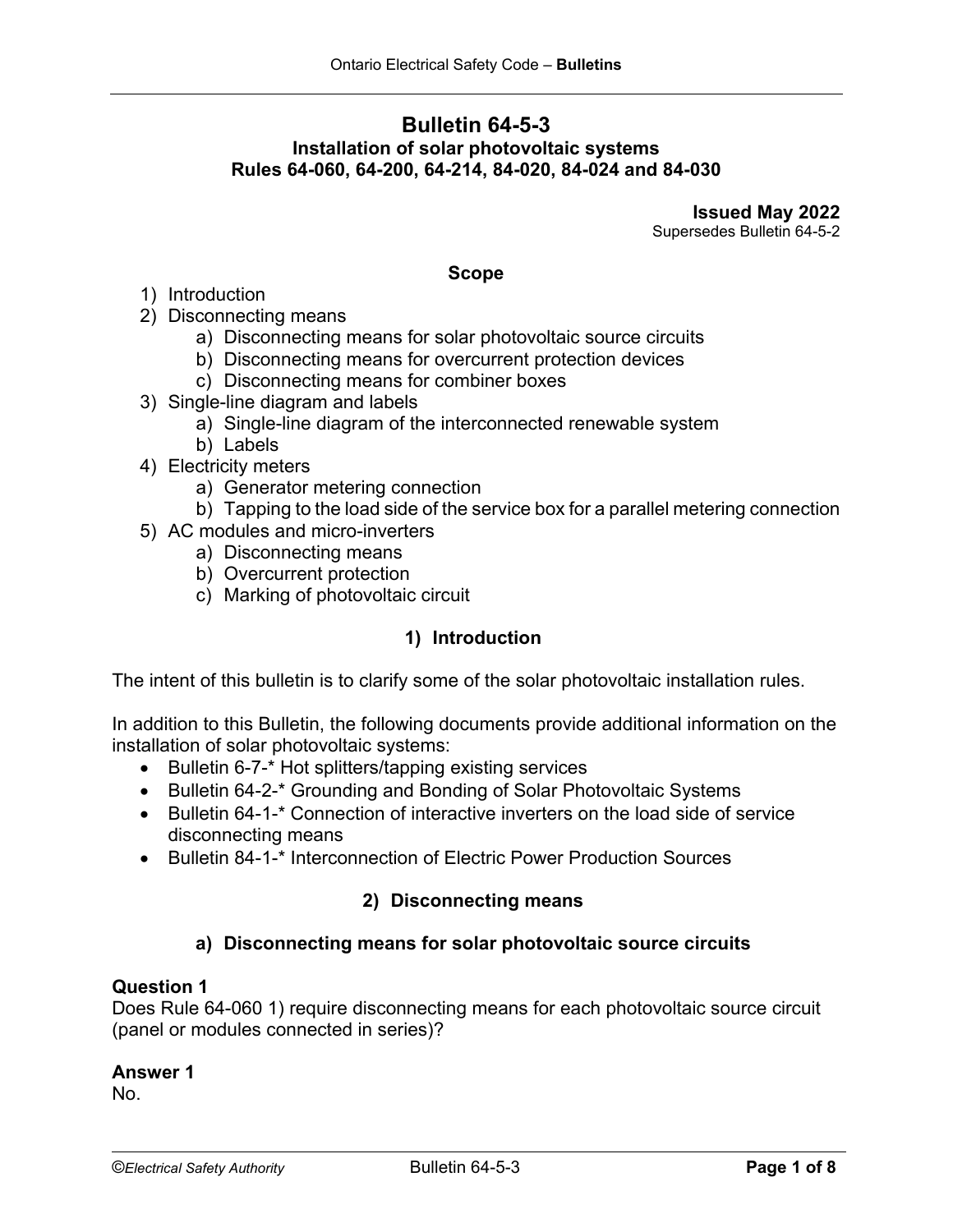Having said that, Rule 64-060 7) requires means to disable and isolate PV output circuits greater than 48 V. According to Appendix B Note, an opaque covering is an acceptable means of disabling the array.

Servicing the equipment on the photovoltaic side of disconnecting means, such as overcurrent devices or modules, may require disabling all or portions of the array, since PV modules or panels are always energized when exposed to any light source.

# **b) Disconnecting means for overcurrent protection devices**

### **Question 2**

Does the Code require disconnecting means for overcurrent devices that may be required by Rule 64-214?

### **Answer 2**

Based on Section 14 and depending on the type of overcurrent protection used, the disconnecting means may or may not be required. It should also be noted that disconnecting means may not be rated as load break devices and should not be operated without first disabling the current source. See Diagram B1:

- Fuses (in non finger safe fuse holders): **Disconnecting means is required**
- Circuit breakers: **Disconnecting means is not required**
- Finger-safe fuse holders & fuses OR Supplementary protectors: **Disconnecting means is not required\***

# *(\*) Note:*

*Not rated to be opened under load.*



# **Diagram B1 – Requirements for disconnecting means**

(\*) Not rated to be opened under load. Several means to do so are either by disabling all PV modules, that are connected to that combiner box, or having the DG disconnect in the "open" position, so no current flow.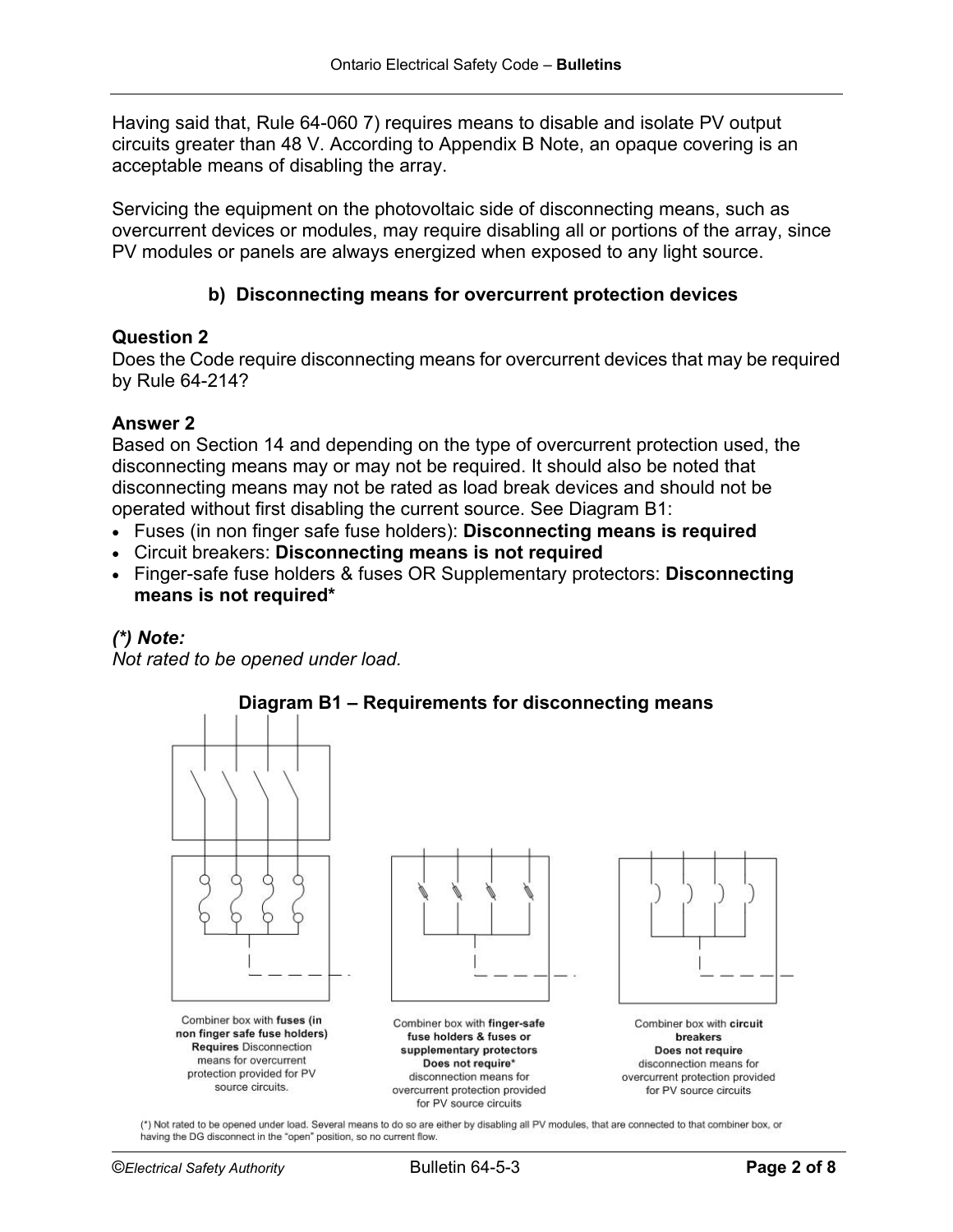### **Question 3**

Where disconnecting means is required for fuse holders and fuses (not designed to be finger safe), and is not integral with the combiner box in which fuses are located, what is meant by "adjacent to" for these types of installations?

### **Answer 3**

If the disconnecting means is not integral with the fuses, then it shall be installed within sight **and** within 9 m from the fuse holder.

A warning sign is required to indicate that all switches must be opened to de-energize from all sources before replacing fuses.

#### **Question 4**

When fuses are used as PV source circuit overcurrent protection, does a disconnecting switch for the output circuit satisfy the requirements for disconnecting means for fuses?

#### **Answer 4**

No, Rule 14-402 requires circuits protected by fuses to be equipped with disconnecting means in order to safely replace fuses.

### **Diagram B2 – Disconnecting means for fuses used for PV source circuit overcurrent protection**



# **c) Disconnecting means for overcurrent protection devices**

As per Rule 64-060 12), a disconnecting means for the combiner box is required for the PV output circuit and shall be:

- rated to interrupt the load;
- be integral with the combiner box; or
- installed within 2 m of the PV combiner

Notwithstanding Rule 64-060 12) a) ii) and 13) a) i), and until further notice, If the combiner or recombiner box is equipped with fuses, a disconnecting means is not required to be interlocked with the door.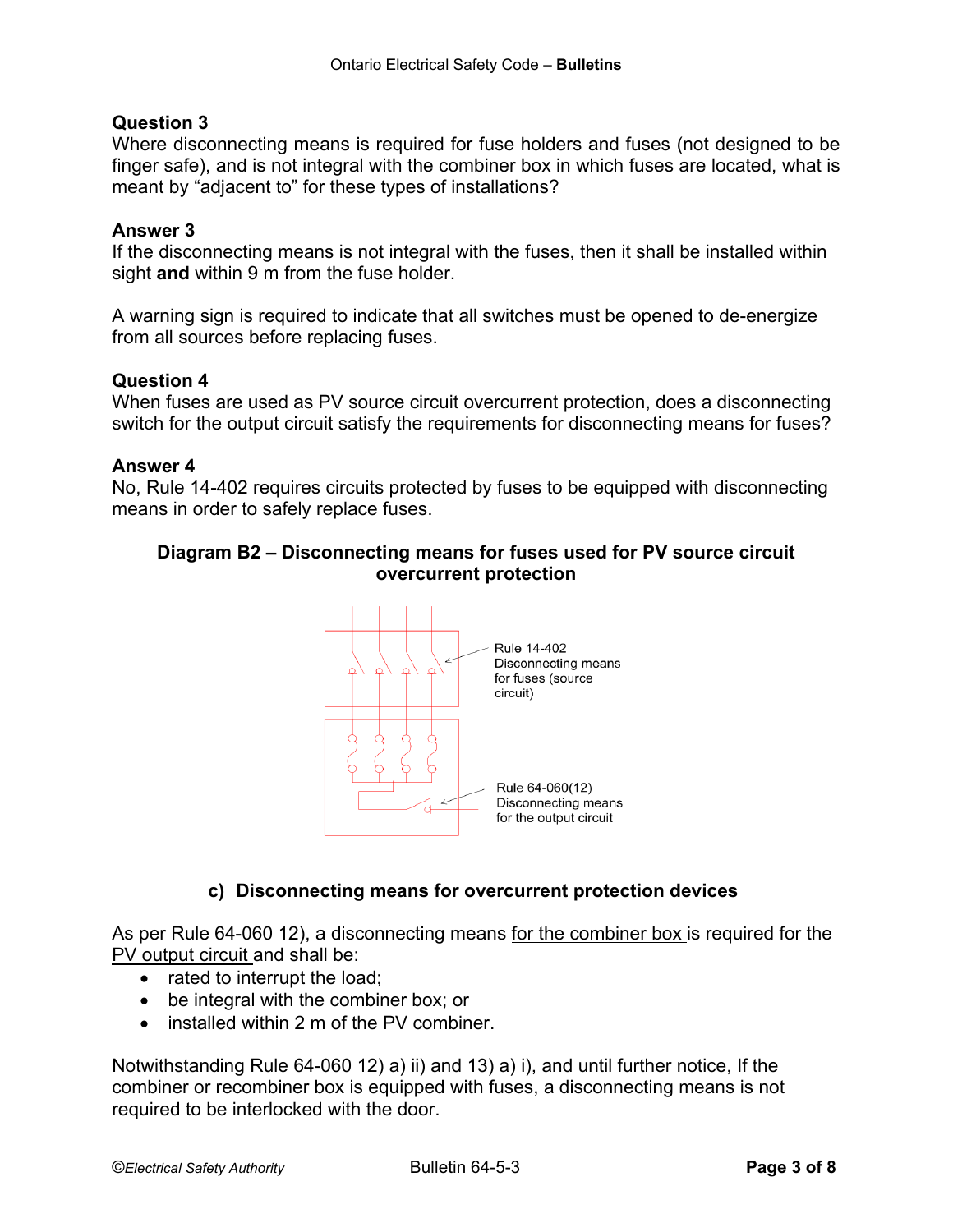# **3) Single-line diagram and labels**

# **a) Single-line diagram of the interconnected renewable system**

### **Question 5**

Does Diagram B3 meet the requirements of Rule 84-030 2) for the single-line diagram of the interconnected system that is located at the supply authority disconnect switch?

# **Diagram B3 – Typical single-line diagram of the interconnected system with parallel meter connection**



# **Answer 5**

Yes, this meets the minimum single-line diagram requirements of Rule 84-030 2).

#### **Note**

The system ratings required by Rule 64-200 are not required to be displayed at the supply authority disconnect or on the single-line diagram. The label required by Rule 64- 200 shall be posted at the generator (Source) disconnecting means.

# **b) Labels**

#### **Question 6**

What Codes or Standards provide requirements for labels, e.g. "DG SOURCE DISCONNECT", "UTILITYINTERCONNECTED", "DG SYSTEM DISCONNECT – WARNING – TWO POWER SOURCES"? Does the code require specific wording?

#### **Answer 6**

Rules 2‐100 and 84‐024 require the labels. The Rules do not specify the specific wording.

The following markings are applicable CSA Part 2 Standard requirements and can be used as guidance: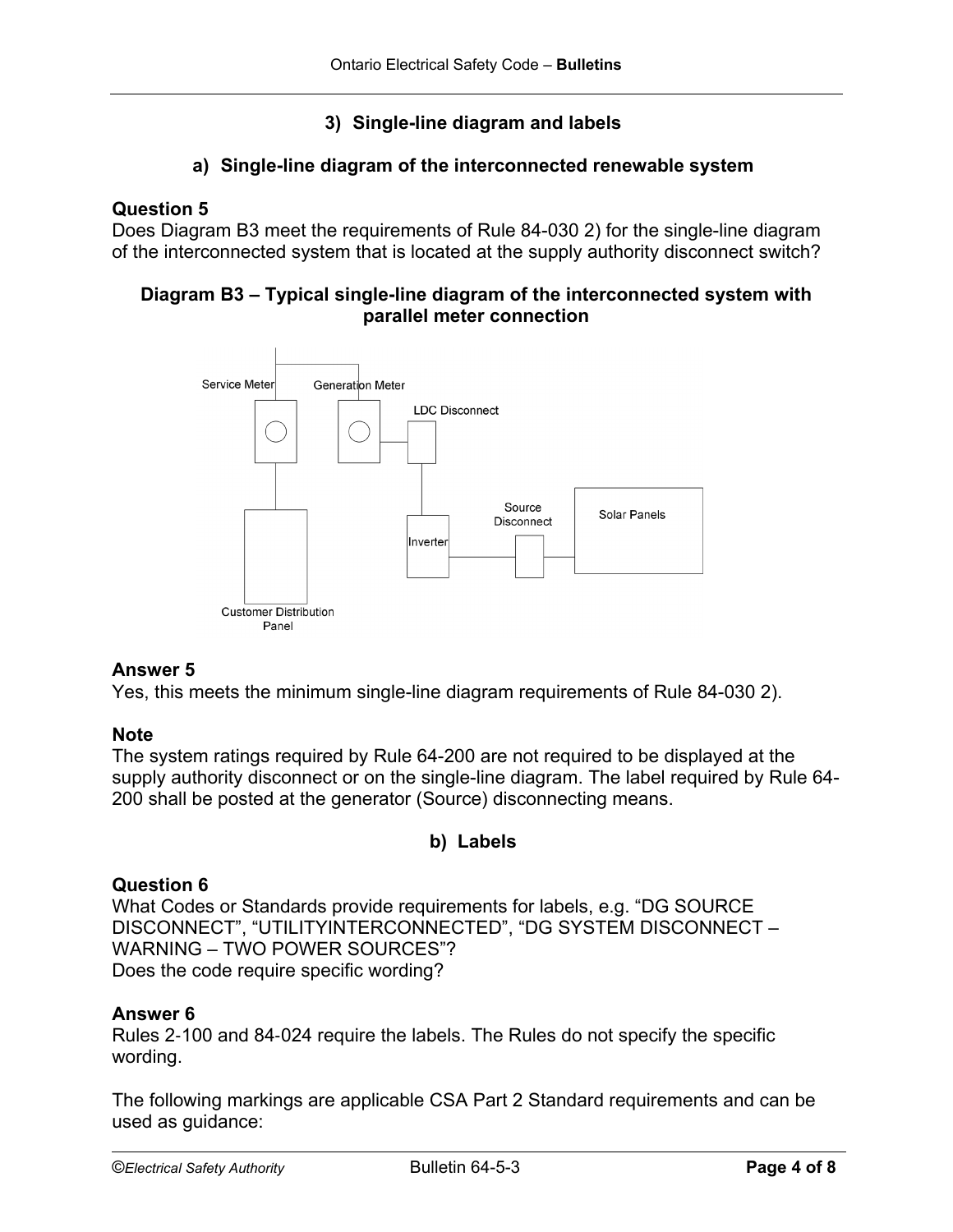- CSA Standard C22.2 No. 257 defines "Distributed generation (DG)" as an electric generation facility connected to a distribution system through the point of common coupling. In Annex B of Standard C22.2 No. 257 that is informative, it shows similar labels as in ESA SPEC‐004, i.e. "**DG - source disconnect means**".
- CSA Standard C22.2 No. 107.1, Clause 15.4.1.1 requires "When the unit complies with Clause 15, it shall be marked: **UTILITY - INTERCONNECTED**, or the equivalent", and Clause 15.4.1.3 specifies; "A utility‐interconnected inverter shall be marked: **WARNING - POWER FED FROM MORE THAN ONE SOURCE**, or the equivalent."

# **Question 7**

What is considered acceptable for exterior, weatherproof labels required by Section 84? Does the code specify letter size?

# **Answer 7**

The Code does not provide specific requirements; the labels need to be able to withstand the elements, be permanent and legible, for example: lamacoid, engraved metal plate, or equivalent. Additionally, the label has to satisfy the local supply authority requirements.

# **4) Electricity meters**

# **a) Generator metering connection**

# **Direction**

As per Diagram B4, the Line side of the metering cabinet is connected to the utility and the Load side is connected to the customer, to ensure consistency and safety.



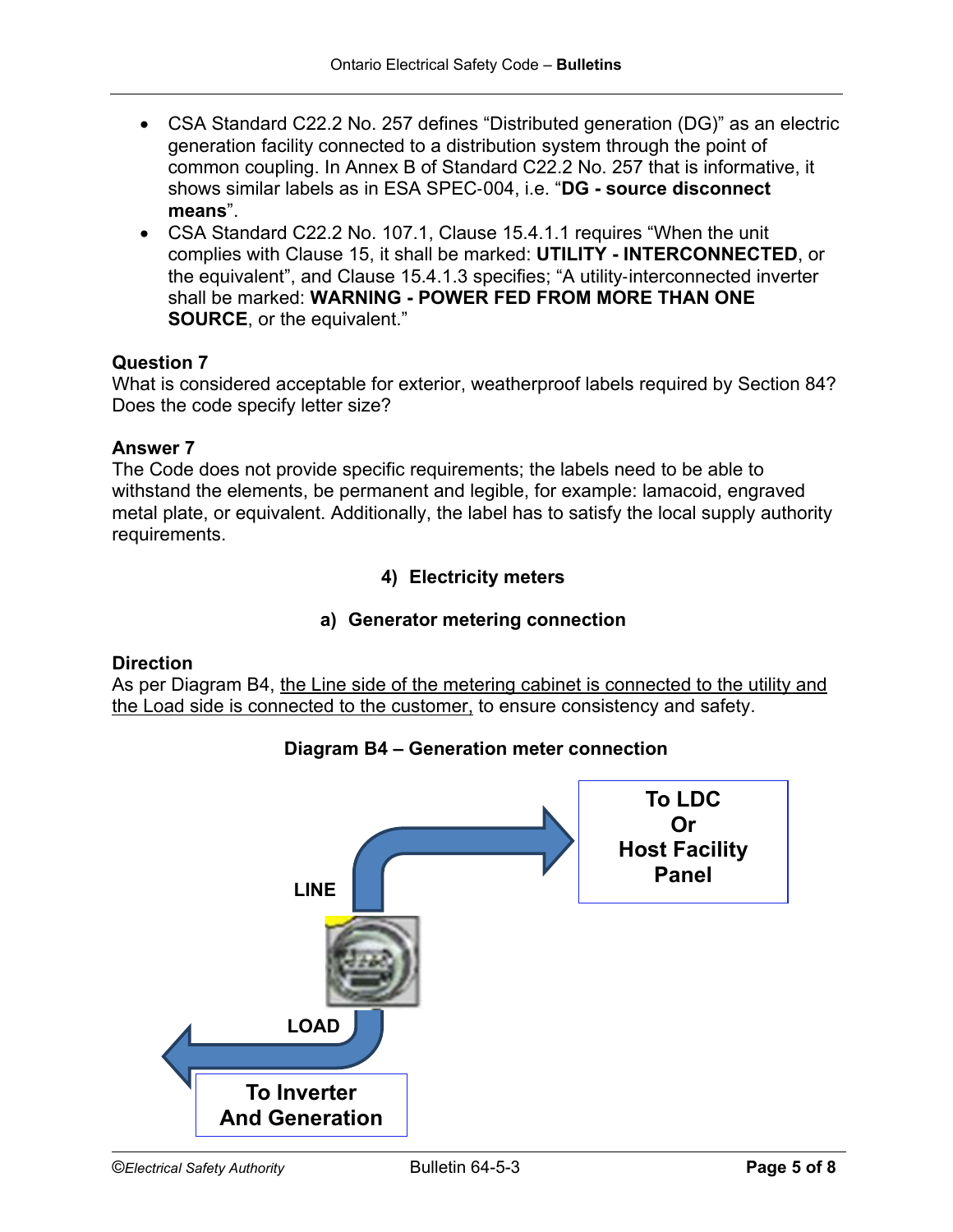# **Rationale**

When pulling a meter, the standard practice is that the Load side of the metering cabinet will be de-energized and caution is taken around the Line side, as it may be energized.

# **b) Tapping to the load side of the service box for a parallel metering connection**

### **Question 9**

In installations where the existing customer load meter is downstream of the main service disconnect, does the Code permit tapping to the load side lugs of the service disconnect for an embedded electric power production source for the application of Section 64, as per Diagram B5?





#### **Answer 9**

Yes. According to Bulletin 6-7-\*, a maximum of one tap is permitted per service box. Therefore, the generator meter in a parallel configuration is allowed to be connected to the load side lugs of the service disconnect and be terminated in accordance with Bulletin 6-7-\*.

# **5) AC modules and micro-inverters**

Rule 64-002 defines an ac module as "a complete, environmentally protected assembly of interconnected solar cells, inverter, and other components designed to generate ac power from sunlight".

AC modules are designed to generate ac power when exposed to sunlight and do not have accessible, field installed dc wiring (as shown in the Photo B1).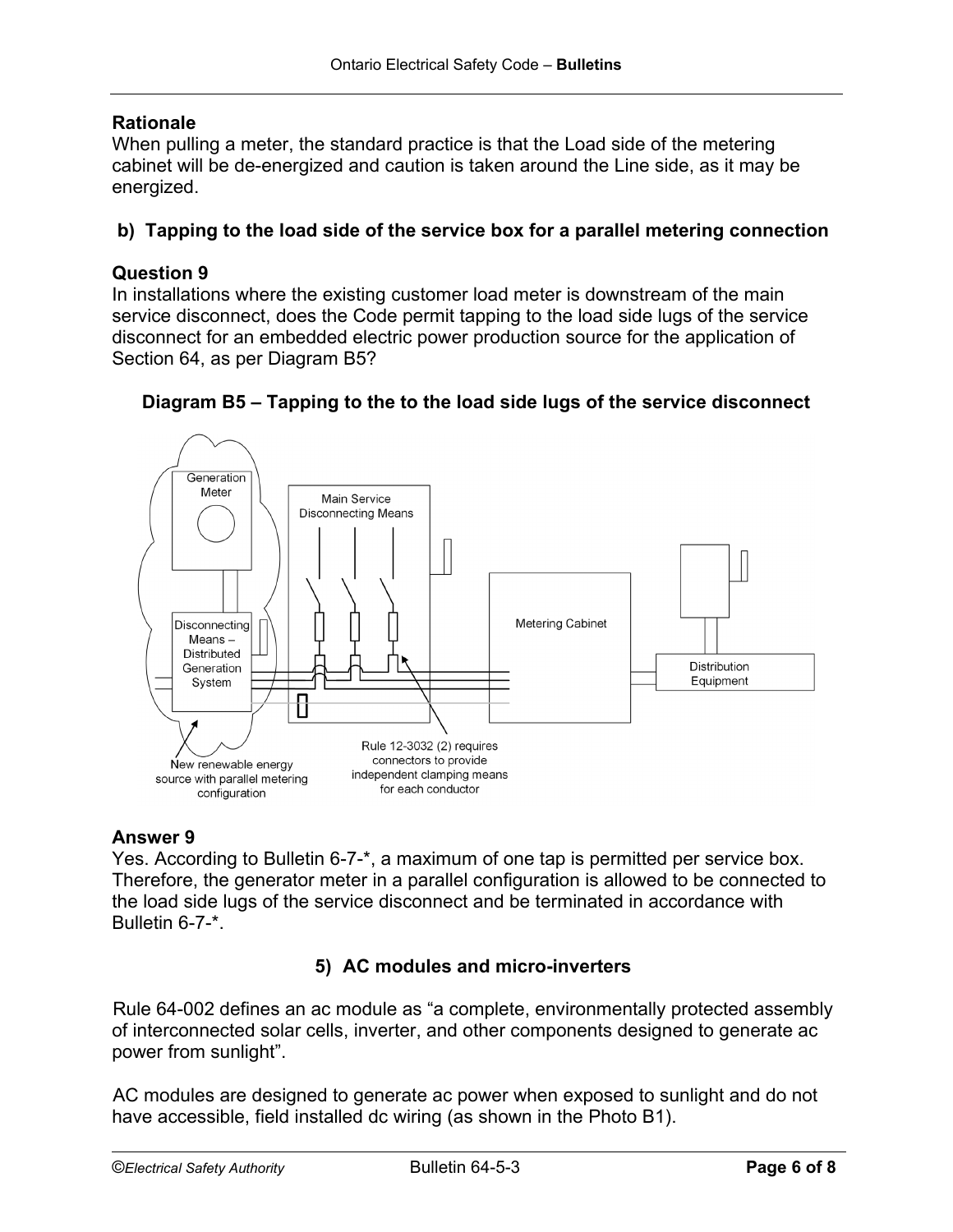# **a) Disconnecting means**

For ac modules where the inverter is an integral part of the generator (as shown on Photo B1), and the combined unit is approved, there is no requirement for a disconnecting means for the integral inverter. If, however, any other electric power production source is interconnected with an ac module, the disconnecting means, in accordance with Rule 84-020, is required for all production sources.

### **Photo B1 – AC module where the inverter is an integral part of the generator**



For micro-inverters, inverters plugged into the photovoltaic panels (as shown in Photo B2), no additional disconnect switch is required.





**b) Overcurrent protection**

The output circuits of ac modules shall have overcurrent protection according to Rule 64-214 requirements.

# **c) Marking of photovoltaic circuit**

#### **Question 10**

Does the OESC require marking of a PV system with ac modules, when interconnecting to the supply authority?

#### **Answer 10**

Yes. Although requirements of Rule 64-200 for marking of the photovoltaic output circuit at the generator disconnecting means are not applicable to ac modules, according to